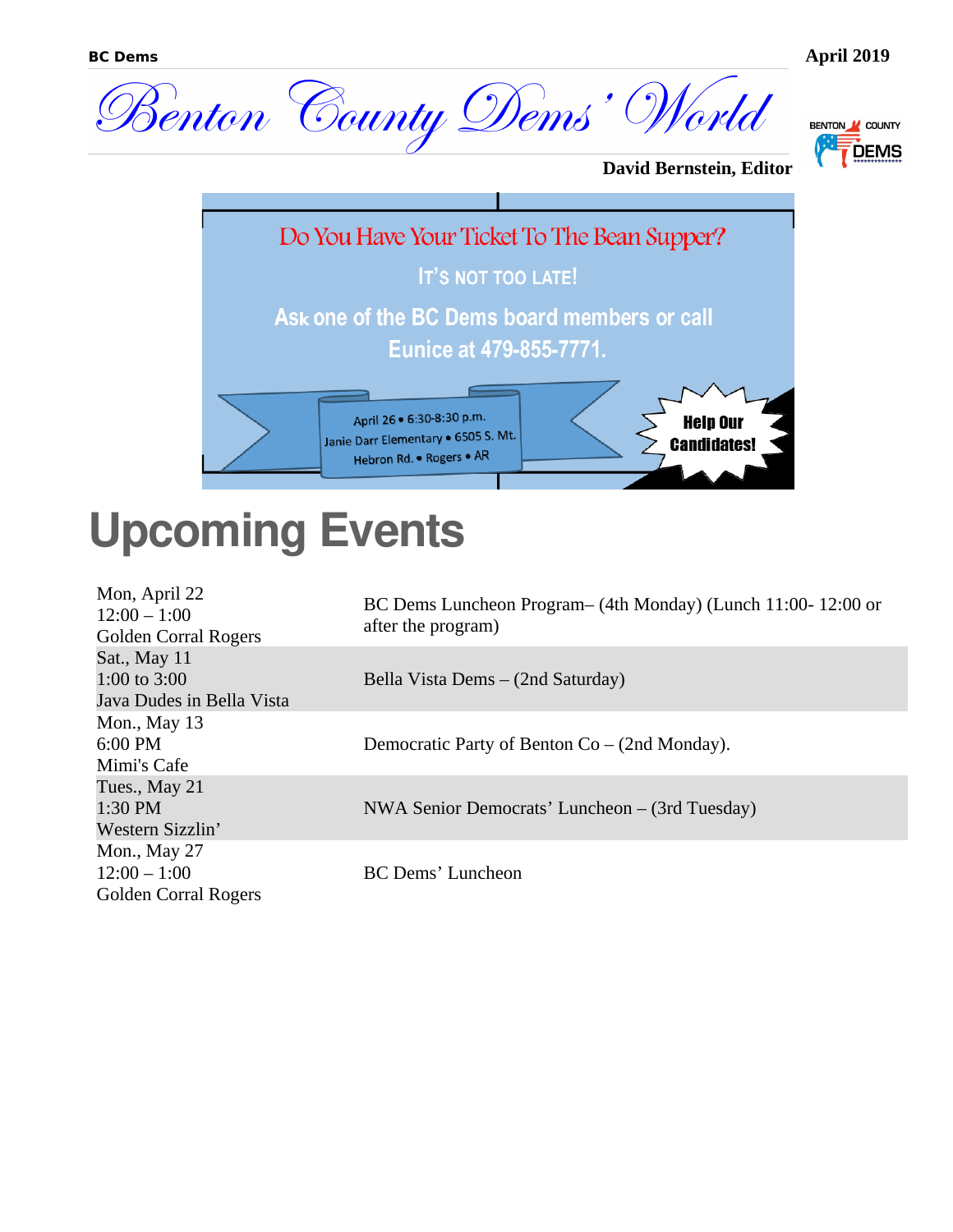## **This Month's Speaker**

### **Janine A. Perry**

**Professor of Political Science, University of Arkansas April 22, 2019**

Janine A. Parry is Professor of Political Science at the University of Arkansas and has **directed the Diane D. Blair Center's Annual Arkansas Poll** since its inception in 1999. Her presentation is titled "*The Year of the Women: What we know about female voters, candidates, and office holders."*



Parry is the author of two books and almost 50 other published works on subjects relating to state politics, voter behavior, and gender and politics, she frequently provides analysis to media outlets, including **NPR, CNN, the BBC, the New York Times, and more**.

She teaches courses at the introductory through the graduate level on topics including **American National Government, Politics on Film, Arkansas Politics, Gender and Politics** and has earned numerous teaching honors, including the Baum Award for Excellence in Teaching in 2016. From 2008-2011, she co-directed the Teaching and Faculty Support Center at the University of Arkansas, and from 2012-2014 she served as the elected Chair of the Campus Faculty/Faculty Senate. She earned her bachelor's degree in political science from Western Washington University magna cum laude and her master's and doctoral degrees in political science from Washington State University.

### **The President's Memo**



Another dead whale has washed ashore, this time in the Philippines, with 88 pounds of plastic in its stomach. We see these reports regularly. We also see the many photos of dead seabirds with numerous plastic items in their carcasses. We are driving many species into extinction with our plastic garbage.

This dire situation is not improving. In 1960 five percent of seabirds were found to contain plastic items but by 1980 that figure had grown to 80 percent. This has led to a 67 percent decline in their numbers between 1950 and 2010 with nearly one million dying daily due to their ingestion of plastics. Today's figures are surely drastically worse. The future looks even bleaker since plastic production doubles every 11 years!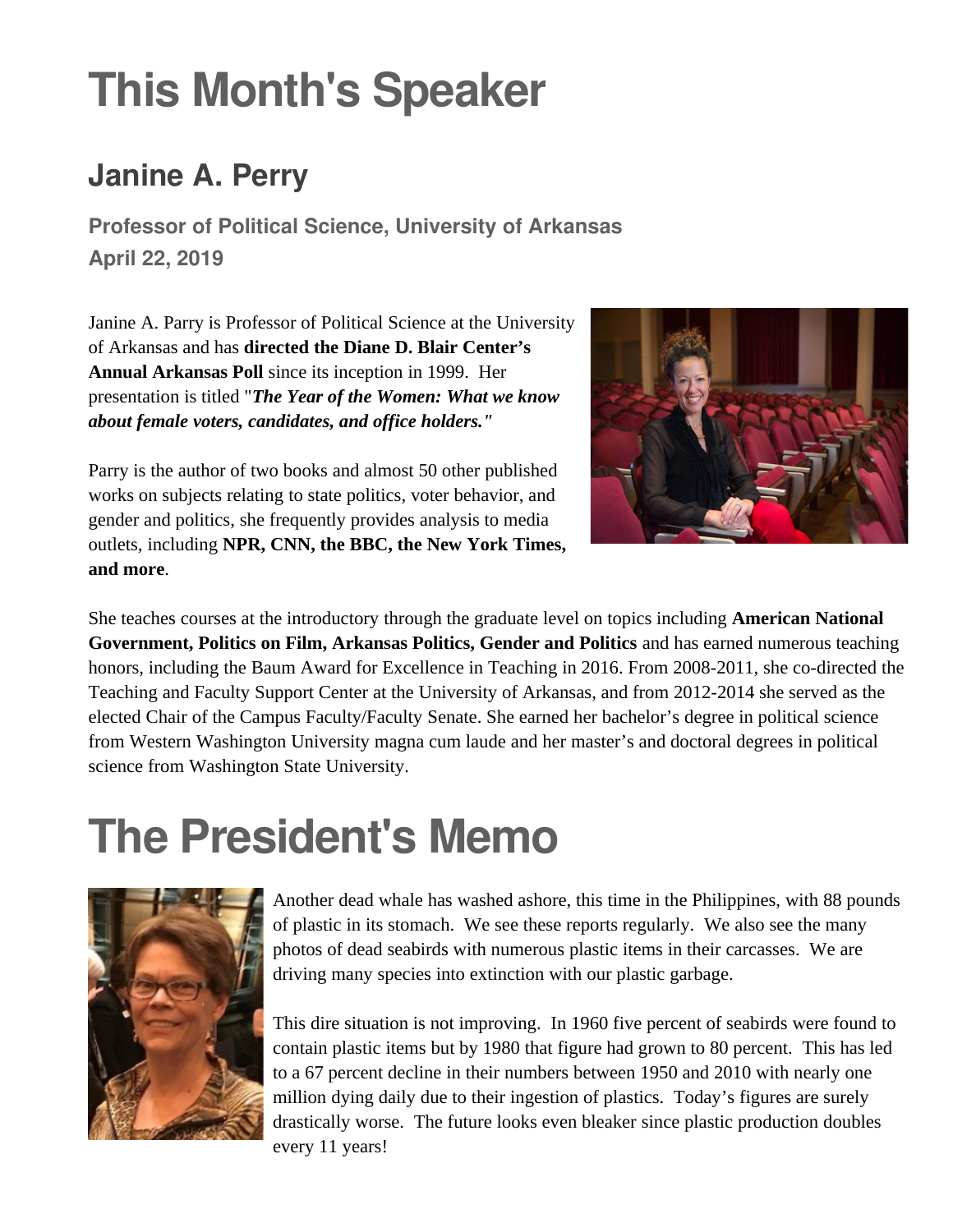What can we, as individuals, localities, states and a global community, do? Remember the adage **Reduce, Reuse, Recycle**. Often, we think in terms of recycling when we should first be focusing on reduction and reuse.

**Reduce:** There are some recent examples we can follow. The EU has voted to ban 10 types of single use plastics beginning in 2021. These include straws, forks, knives, cotton buds, plates, food and beverage containers made of expanded polystyrene and all products made of oxo-degradable plastic. They will also have to collect and recycle 90 percent of beverage bottles by 2029. Tobacco companies must cover the costs of collection of cigarette stubs, the second most littered single-use plastic item, which will hopefully lead them to change to another material.

New York State has recently followed California's lead of 2016 in banning all single-use plastic bags. They will also charge a 10-cent fee on all paper bags. This means 23 billion fewer bags used. A supermarket chain in Thailand is now wrapping its fruit and vegetables in banana leaves. A grocery store in London sells food without packaging. A city in Australia has banned single-use plastic water bottles.

**Reuse**: Some places are turning discarded plastic into roads, others into fuel.

Let's lobby our legislators to be innovative in all these areas.

We can use non-disposable bottles, cups, utensils, and straws. (You can buy steel straws.) Buy items in cardboard or glass. For those of you who like crafts, here are 19 novel ideas for creating with plastic bottles, spoons and milk jugs: ranging from lamps to organizers, even to furniture or a greenhouse!

There are 5.25 trillion pieces of plastic in our oceans. **Let's do all we can to make a difference!**



### **Mark Your Calendar**

Benton County Dems Bean Dinner Friday, April 26

This year's featured speaker will be Clarke Tucker, IV. Mr. Tucker served in the 91st Arkansas General Assembly as State Representative from Little Rock, recently ran for Congress in the 2018 elections and is now a partner in the law firm of Poynter Tucker.

Clarke attended Harvard University and the University of Arkansas School of Law, where he graduated magna cum laude and served as the Editor-in-Chief of the Arkansas Law Review. During law school, Mr. Tucker received many awards and honors - a trend which has continued into his years as a practicing attorney and as a legislator, including being recognized as an emerging business leader in the

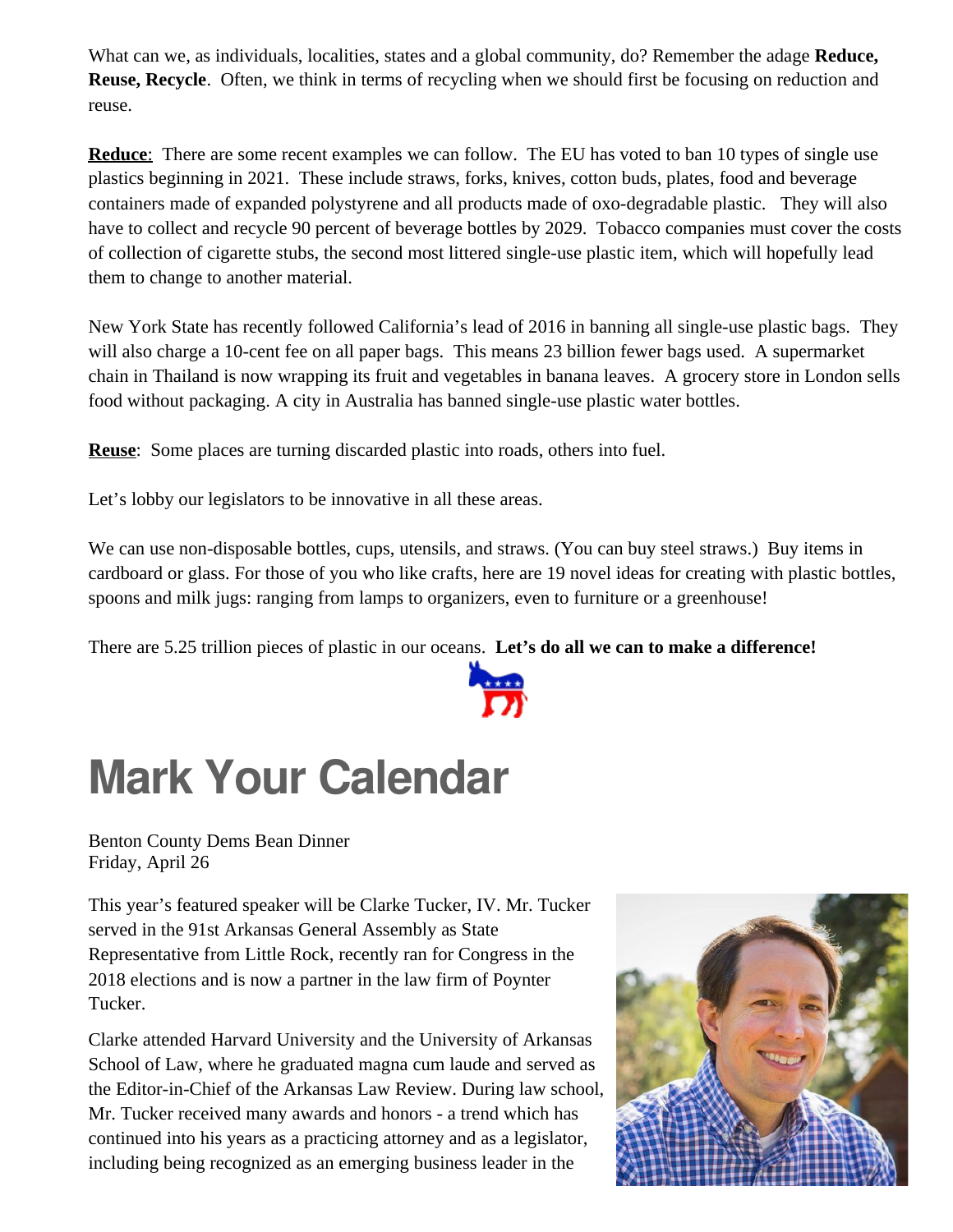2015 "40 under 40" list published by Arkansas Business.

Proceeds from the Bean Dinner fundraiser will be used to support area candidates in upcoming elections. The dinner will be held at Janie Darr Elementary, 6505 S. Mt. Hebron Rd., Rogers from 6:30-8:30 p.m.

At the dinner, there will also be an auction of a poster for the movie "The Firm" autographed by author John Grisham. Bill Beck donated the poster for auction.

#### **SPONSORSHIPS AVAILABLE**

**Sponsorship levels are listed below.** If you would like to be a sponsor for the Bean Dinner, please respond to this **email or contact [Diana Kolman](mailto:dkolman@cox.net?subject=Bean%20Dinner%20Sponsorship) (479-903-3532)**.

Each sponsor will receive complimentary dinner tickets as indicated, as well as being listed in the dinner program.

- **Gold level \$200.00 (5 tickets)**
- **Silver level \$150.00 (4 tickets)**
- **Bronze level \$100.00 (3 tickets)**
- **Friend level \$50.00 (2 tickets)**

## **General Meeting Minutes**

**BENTON COUNTY DEMS March 25, 2019, General Meeting Golden Corral, Rogers, AR**

President Eunice VanTuyl called the meeting to order at 12:00 noon. She welcomed new attendees, visitors, and new members.

Vice President Julia Bailey introduced the speaker, Celeste Williams, Chairman of the Democratic Party of Benton County. Celeste began her presentation by emphasizing that affecting change and electing Democrats will require a sustained effort and the cooperation of all Democratic groups working together. She emphasized that the party needs to concentrate in three basic areas: (1) Rebuilding the brand; (2) Growing the party; and (3) Recruiting and Training competent candidates. She urged everyone to join the Democratic Party of Benton County for \$20 or to become a sustainer by making a monthly donation. The group meets 2<sup>nd</sup> Monday of the month at 6:00 at Mimi's Cafe in Pinnacle Hill Promenade.

Referring to recruiting competent candidates, Celeste said Benton County Democrats are partnering with Washington County Democrats to present a program April 13 at 9:00 a.m at the Rogers Public Library. The focus of this meeting will be to provide a candidate overview to prospective candidates as well as to others who would like to work in campaigns but not run for office. Celeste said information on this and other activities and events can be found on the group's website, *[democraticpartybentoncounty.org](http://democraticpartybentoncounty.org/)*[.](http://democraticpartybentoncounty.org./)

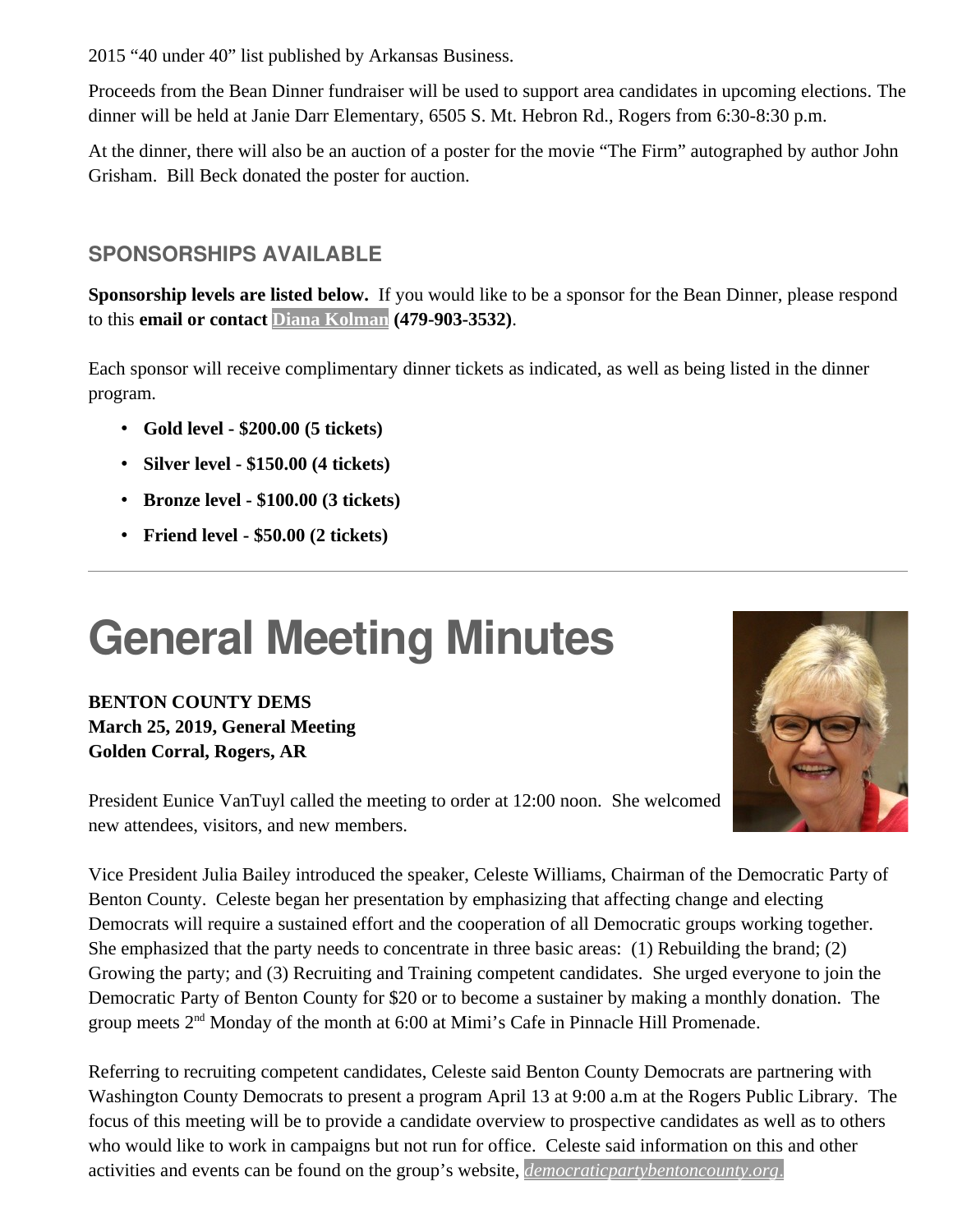After the program, Eunice called the business meeting to order. David Cauldwell led the group in the Pledge of Allegiance. The minutes of the Feb. 25, 2019, meeting and the treasurer's report were both approved as submitted.

#### **Announcements**:

- **Bean Supper**: Diana Kolman reminded everyone about this event scheduled for Friday, April 26, from 6:30 – 8:30 at Janie Darr Elementary School in Rogers. This event is a fundraiser for Democratic candidates. Tickets are currently on sell for \$15, and sponsorships are being solicited. Sponsorships currently stand at approximately \$1000.00. The menu will be beans, cornbread, and homemade desserts. Betty Cauldwell passed around a sign-up sheet for members to make desserts. The speaker will be Clarke Tucker who was recently a candidate against French Hill for the 2nd Arkansas Congressional District. At the dinner, there will also be an auction of a poster for the movie "The Firm" autographed by author John Grisham. Bill Beck donated the poster for auction. To purchase tickets, contact Eunice VanTuyl.
- **Book Exchange**: Eunice reminded members about the monthly book exchange.
- **Bill Beck** hopes to have a movie fundraiser available in late May or early June. The movie will be "Tolkien" about the early life of the writer of "The Hobbit" and "The Lord of the Rings." More details will be forthcoming.
- **Due to the Memorial Day holiday, the May meeting has been moved to May 20**.
- **Action Item**: Larry Concannon advised all who wish to receive legislative updates to add their names and email addresses to his list.

The next meeting will be April 22 at the Golden Corral. The meeting adjourned at 1:08 p.m.

Diana Kolman, Secretary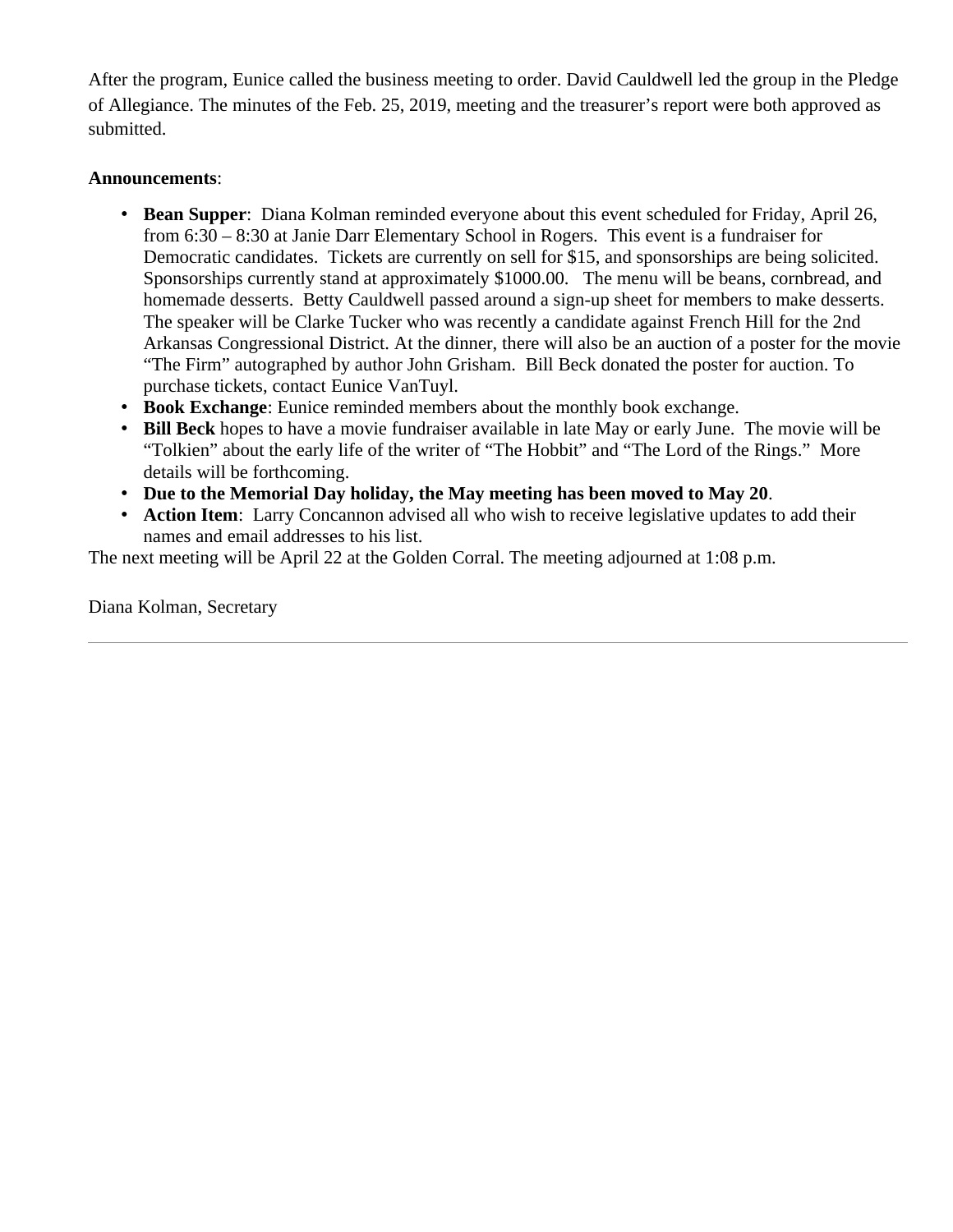

"Walmart CEO Doug McMillon says that automating these tasks gives their employees 'more time to do work they find fulfilling and to interact with our customers.' Really? Others worry about the loss of jobs to automation."

A recent national survey indicated that "41% of voters believe automation and robots will lead to mass unemployment. However, 59% believe that these technologies will create new types of jobs and provide good opportunities for workers."